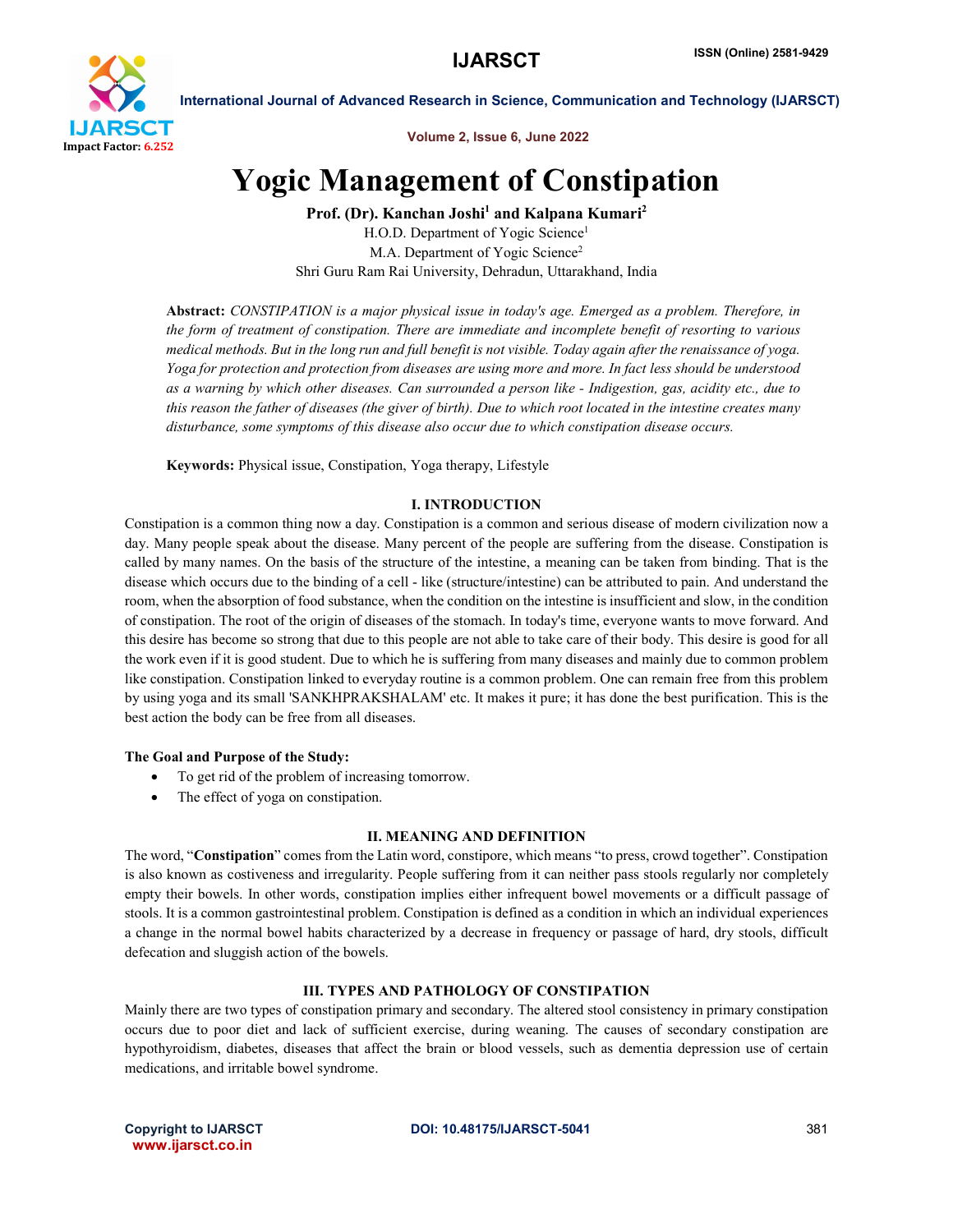

# International Journal of Advanced Research in Science, Communication and Technology (IJARSCT)

#### Volume 2, Issue 6, June 2022

# IV. YOGA THERAPY

Yama- Niyama, follow yama-Niyama in the disease of Constipation. Because if there is a reason for mental stress, then psychological following them by following a approach leads to proper development, firmness comes in the mind. Yama to remove negative mental tendencies like - jealousy, country, udvega, greed, anger, fear etc. Non-violence, truth, nonstealing, celibacy, non-possessiveness and niyama, (defecation, contentment, austerity, self-study, proper adherence to God's life).

# 4.1 Shatkarma

In yoga, the group of six special types of actions has been given the name of **SHATKARMA**. In which the following are beneficial actions to remove constipation.

### 4.2 Shatkarma

- 1. Kunjal
- 2. Agnisar Kriya
- 3. Laghu Shanka Prakshalan

#### 4.3 Asana

- 1. Tadasana
- 2. Triyak Tadasana
- 3. Katichakra Asana
- 4. Triyak Bhujang Asana
- 5. Vajrasana

## 4.4 Pranayama

1. Anulom- Vilom

For the practice of NADI-SHODHANA, or ANULOM-VILOM Pranayam, any meditative posture such as Padmasana, Sidhasana and Sukhasana can be used for all first "Pranav Mudra". Sitting straight, eyes are closed. The concentration focused on the point between the eyes brows for some time. Then the right nostril is closed with the right thumb and the complete inner airis breathe out through the left nostril slowly. Then the air is breath in through the left nostril. Then right nostril is opened and the left nostril is closed with the right hand ring finger, the inside air is completely breath out through the right nostril and again breath in through the right nostril only. Now one round of pranayam is completed. Later the number of rounds is increased gradually upto comfortable and available time, which can be around 10 to 15 minutes per day.

At the beginning "Rechak" (breathing out) and Purak (breathing in) are practiced for some days. After getting Rechak and Purak as a comfortable habit the Antar Kumbhak (holding the breath in) is practiced. Regular practice as above helps ingetting the skill of controlling the breath. After 3 to 4 month of constant practice, the components of NadiShodhan Pranayam maybe scheduled as follows –

- RECHAK 10sec.
- Bahya Kumbhak 5 sec.
- Purak 5 sec.
- Antar Kumbhak 20 sec.

# V. MEDITATION

The practice of meditation to remove any kind of diseases. Then, if there is only a disease like constipation, meditation can be practiced by innumerable methods of meditation, shastro and any method prevalent in the society. But in normal condition, it is better to focus on your breathing process. For that, sitting in any meditative posture, inword any outgoing breath is aahar- apathya (non- eatable). In diseases like potatoes, urad dal, rajma, banana,maida, samosa, chowmein etc. Tobacco, alcohol, ladyfinger and more oily substance should not be used.

www.ijarsct.co.in

Copyright to IJARSCT **DOI: 10.48175/IJARSCT-5041** 382